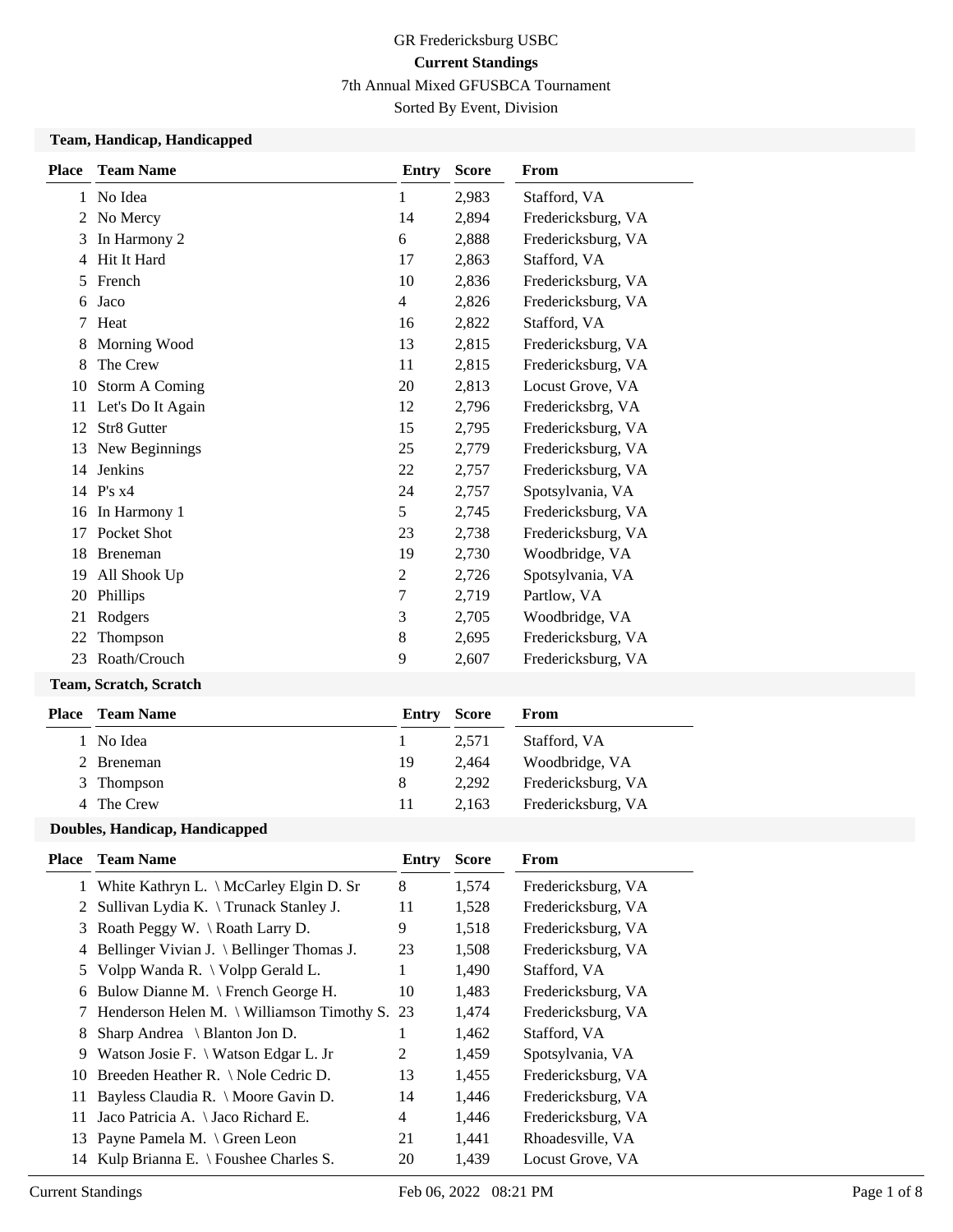## GR Fredericksburg USBC **Current Standings** 7th Annual Mixed GFUSBCA Tournament

Sorted By Event, Division

#### **Doubles, Handicap, Handicapped**

| <b>Place</b> | <b>Team Name</b>                                     | <b>Entry</b>   | <b>Score</b> | From               |
|--------------|------------------------------------------------------|----------------|--------------|--------------------|
|              | 14 Kulp Beth G. \ Kulp Ricky L.                      | 20             | 1,439        | Locust Grove, VA   |
|              | 16 Foster Ronald \ Foster Petra                      | 16             | 1,436        | Stafford, VA       |
|              | 17 Gorham Lottie C. \ Fillis John R. Sr              | $\overline{4}$ | 1,435        | Fredericksburg, VA |
| 18           | Wolfe James (Jim) M. \ Livingston La'Tonia<br>M.     | 17             | 1,431        | Stafford, VA       |
| 19           | Dupree Sharon A. \ Garnett John F. Sr                | $\mathfrak{S}$ | 1,425        | Fredericksburg, VA |
| 20           | Watson Theresa R. $\vert$ Ball Felix M.              | 5              | 1,422        | Fredericksburg, VA |
| 21           | Tutt Donna A. \ Phillips Bobby K. Jr                 | $\overline{7}$ | 1,418        | Partlow, VA        |
|              | 22 Lawrence Kimberleigh N. \Thompson Frank<br>A.     | 8              | 1,399        | Fredericksburg, VA |
| 23           | Watson Kevin G. \Lyall Mary E.                       | 6              | 1,394        | Fredericksburg, VA |
| 24           | Voigt Tina L. \ Voigt Robert A.                      | 14             | 1,393        | Fredericksburg, VA |
| 24           | Bruno Kimberly C. \ Bruno Michael J.                 | 21             | 1,393        | Rhoadesville, VA   |
|              | 26 Lombardi Gae M. \ Sparks Marcus D.                | 18             | 1,391        | Ruther Glen, VA    |
| 27           | Clarke Donald L. \ Newman Donna R.                   | $\overline{2}$ | 1,389        | Spotsylvania, VA   |
|              | 28 Carrington Adrienne F. \ Carrington William<br>C. | 12             | 1,387        | Fredericksbrg, VA  |
|              | 28 Gunn Gena R. \ Martin George Jr                   | 25             | 1,387        | Fredericksburg, VA |
|              | 30 Reasonover Joan M. \Dodson Kenneth L.             | 6              | 1,385        | Fredericksburg, VA |
| 31           | Gonzales Jesse J. \ Gonzales-Webb Ashlee C.          | 19             | 1,376        | Woodbridge, VA     |
| 32           | Brenemen Barbara J. \ Brenemen Michael T.            | 19             | 1,370        | Woodbridge, VA     |
|              | 33 Ware Earl B. \ Ware Tracey R.                     | 12             | 1,367        | Fredericksbrg, VA  |
|              | 34 Lanum Debora A. \ Crouch Jeffrey L.               | 9              | 1,366        | Fredericksburg, VA |
| 35           | Harge Angela M. \ Symanowski William R.              | 22             | 1,356        | Fredericksburg, VA |
| 36           | Habron Jacqueline L. \ Frey Robert B. III            | 11             | 1,351        | Fredericksburg, VA |
| 37           | Pritchard Carrie A. \ Pritchard Jason K.             | 24             | 1,346        | Spotsylvania, VA   |
| 38           | Seawright Latonya J. \ Heard John D.                 | 17             | 1,345        | Stafford, VA       |
| 39           | Landrum Lameenya \ Johnson Jeffrey B.                | 15             | 1,338        | Fredericksburg, VA |
| 40           | Zemore Michelle J. \ Zemore Michael G.               | 10             | 1,331        | Fredericksburg, VA |
| 41           | Pope Randall R. \ Pryor Isabelle R.                  | $\tau$         | 1,326        | Partlow, VA        |
| 42           | Story Chris R. Jr. \ Blevins Katie M.                | 13             | 1,325        | Fredericksburg, VA |
| 43           | Reynolds Carolyn M. \ Williams William C.            | 25             | 1,317        | Fredericksburg, VA |
|              | 44 Pritchard Kenneth E. \ Piercy Sherry L.           | 24             | 1,312        | Spotsylvania, VA   |
| 45           | Combs Megan D. \ Landrum Ray R. Jr                   | 15             | 1,310        | Fredericksburg, VA |
| 46           | Jenkins Sherika N. \ Brady David A.                  | 22             | 1,300        | Fredericksburg, VA |
|              | 47 Rowley Kathy \ Rowley Roger                       | 16             | 1,222        | Stafford, VA       |

#### **Doubles, Scratch, Scratch**

| Place Team Name                                  | Entry | <b>Score</b> | From               |
|--------------------------------------------------|-------|--------------|--------------------|
| 1 White Kathryn L. \ McCarley Elgin D. Sr        | 8     | 1,370        | Fredericksburg, VA |
| 2 Volpp Wanda R. \ Volpp Gerald L.               |       | 1,299        | Stafford, VA       |
| 3 Sullivan Lydia K. \Trunack Stanley J.          | 11    | 1,297        | Fredericksburg, VA |
| 4 Gonzales Jesse J. \ Gonzales-Webb Ashlee C. 19 |       | 1,250        | Woodbridge, VA     |
| 5 Sharp Andrea \ Blanton Jon D.                  |       | 1,241        | Stafford, VA       |
| 6 Brenemen Barbara J. \ Brenemen Michael T.      | 19    | 1,230        | Woodbridge, VA     |
| 7 Pritchard Carrie A. \ Pritchard Jason K.       | 24    | 1,215        | Spotsylvania, VA   |
| 8 Lawrence Kimberleigh N. \Thompson Frank 8      |       | 1,200        | Fredericksburg, VA |

A.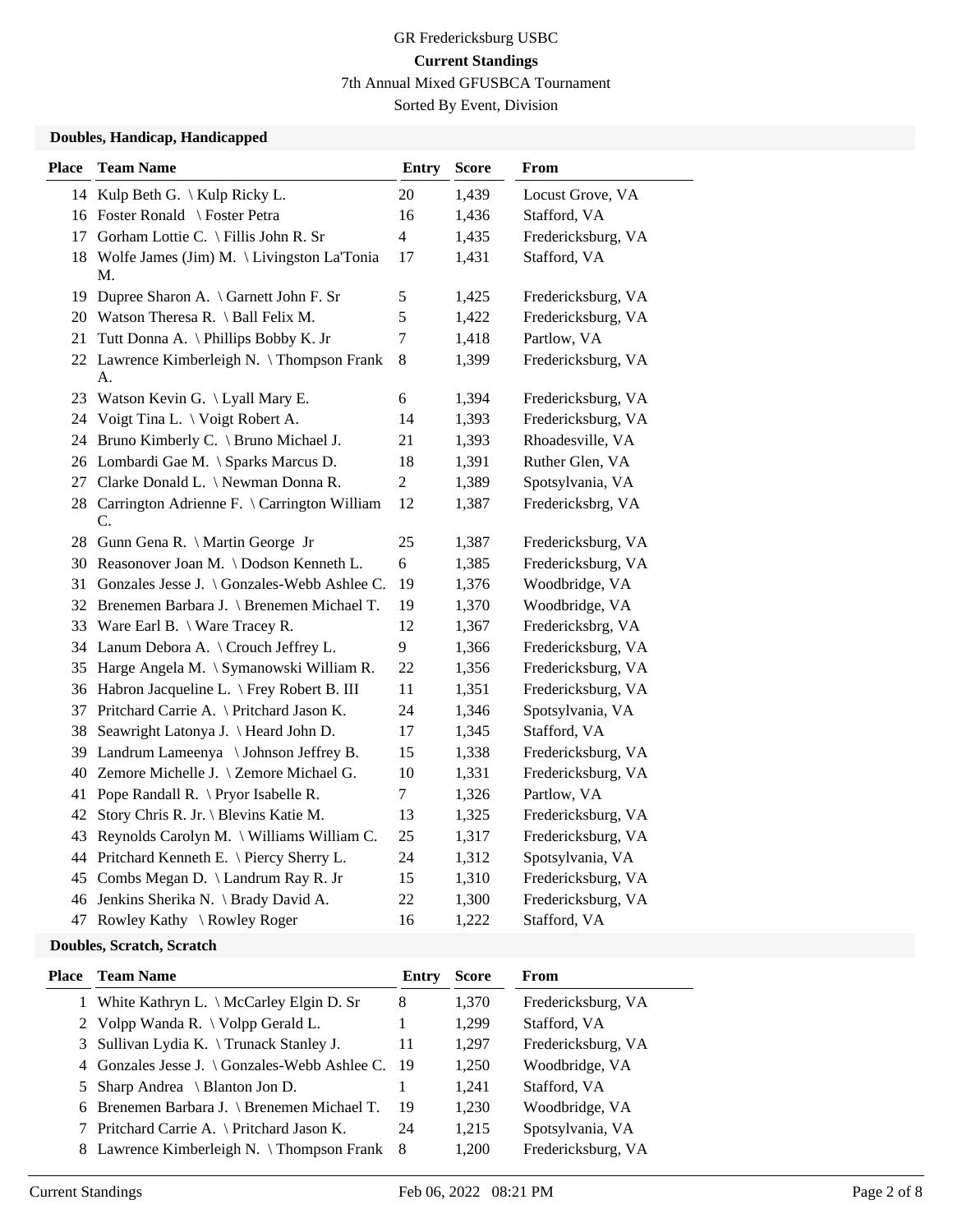7th Annual Mixed GFUSBCA Tournament

Sorted By Event, Division

#### **Doubles, Scratch, Scratch**

| <b>Place</b> Team Name | <b>Entry Score</b> | From |
|------------------------|--------------------|------|
|                        |                    |      |

#### A.

### **Singles, Handicap, Handicapped**

| <b>Place</b> | <b>Team Name</b>        | <b>Entry</b>   | <b>Score</b> | From               |
|--------------|-------------------------|----------------|--------------|--------------------|
| 1            | Fillis John R. Sr       | 4              | 843          | Fredericksburg, VA |
| 2            | Nole Cedric D.          | 13             | 842          | Fredericksburg, VA |
| 3            | Ware Earl B.            | 12             | 804          | Fredericksbrg, VA  |
| 4            | <b>Foster Petra</b>     | 16             | 792          | Stafford, VA       |
| 5            | Bruno Kimberly C.       | 21             | 782          | Rhoadesville, VA   |
| 6            | Payne Pamela M.         | 21             | 781          | Rhoadesville, VA   |
| 6            | Blanton Jon D.          | $\mathbf{1}$   | 781          | Stafford, VA       |
| 8            | <b>Foster Ronald</b>    | 16             | 780          | Stafford, VA       |
| 9            | Kulp Beth G.            | 20             | 776          | Locust Grove, VA   |
| 10           | Wolfe James (Jim) M.    | 17             | 775          | Stafford, VA       |
| 11           | Volpp Wanda R.          | $\mathbf{1}$   | 772          | Stafford, VA       |
| 12           | Pritchard Kenneth E.    | 24             | 767          | Spotsylvania, VA   |
| 13           | Williamson Timothy S.   | 23             | 763          | Fredericksburg, VA |
| 13           | Dodson Kenneth L.       | 6              | 763          | Fredericksburg, VA |
| 15           | Green Leon              | 21             | 761          | Rhoadesville, VA   |
| 16           | Harge Angela M.         | 22             | 759          | Fredericksburg, VA |
| 17           | Jenkins Sherika N.      | 22             | 757          | Fredericksburg, VA |
| 18           | Livingston La'Tonia M.  | 17             | 753          | Stafford, VA       |
| 19           | Bellinger Thomas J.     | 23             | 751          | Fredericksburg, VA |
| 20           | Jaco Richard E.         | 4              | 749          | Fredericksburg, VA |
| 21           | Gonzales-Webb Ashlee C. | 19             | 743          | Woodbridge, VA     |
| 22           | Bellinger Vivian J.     | 23             | 742          | Fredericksburg, VA |
| 23           | Brenemen Michael T.     | 19             | 741          | Woodbridge, VA     |
| 24           | <b>Rowley Roger</b>     | 16             | 739          | Stafford, VA       |
| 25           | Martin George Jr        | 25             | 738          | Fredericksburg, VA |
| 26           | Carrington Adrienne F.  | 12             | 730          | Fredericksbrg, VA  |
| 27           | Thompson Frank A.       | 8              | 729          | Fredericksburg, VA |
| 28           | Kulp Ricky L.           | 20             | 727          | Locust Grove, VA   |
| 29           | Williams William C.     | 25             | 725          | Fredericksburg, VA |
| 29           | Lyall Mary E.           | 6              | 725          | Fredericksburg, VA |
| 29           | Voigt Robert A.         | 14             | 725          | Fredericksburg, VA |
| 32           | Foushee Charles S.      | 20             | 723          | Locust Grove, VA   |
| 33           | Lombardi Gae M.         | 18             | 722          | Ruther Glen, VA    |
| 34           | Bayless Claudia R.      | 14             | 718          | Fredericksburg, VA |
| 35           | Dupree Sharon A.        | 5              | 717          | Fredericksburg, VA |
| 36           | Pritchard Carrie A.     | 24             | 715          | Spotsylvania, VA   |
| 37           | Ware Tracey R.          | 12             | 713          | Fredericksbrg, VA  |
| 38           | Trunack Stanley J.      | 11             | 711          | Fredericksburg, VA |
| 39           | Story Chris R. Jr.      | 13             | 710          | Fredericksburg, VA |
| 39           | Gunn Gena R.            | 25             | 710          | Fredericksburg, VA |
| 41           | Gonzales Jesse J.       | 19             | 709          | Woodbridge, VA     |
| 42           | Henderson Helen M.      | 23             | 708          | Fredericksburg, VA |
| 43           | Newman Donna R.         | $\overline{c}$ | 706          | Spotsylvania, VA   |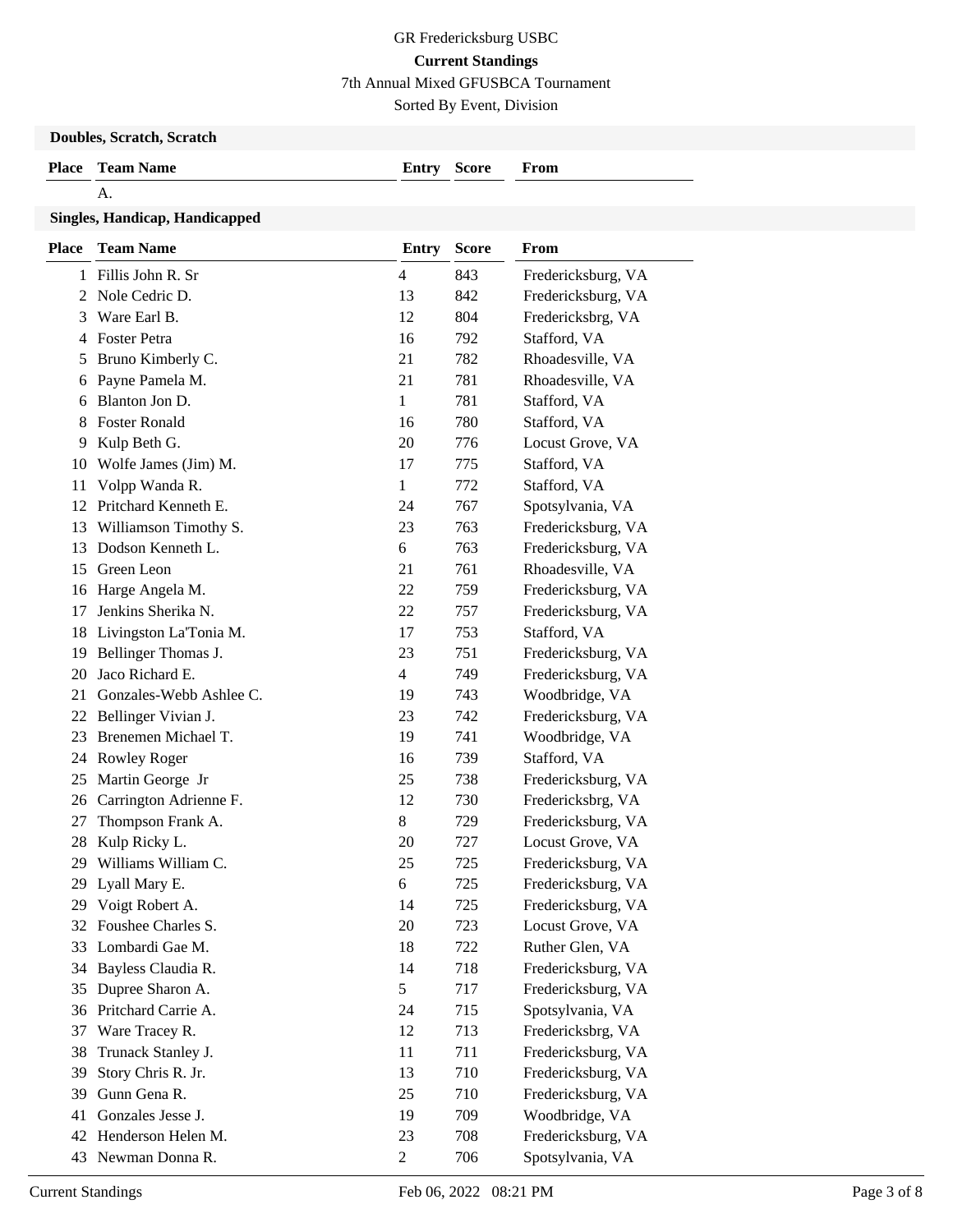7th Annual Mixed GFUSBCA Tournament

Sorted By Event, Division

#### **Singles, Handicap, Handicapped**

| <b>Place</b> | <b>Team Name</b>           | <b>Entry</b>     | <b>Score</b> | From               |
|--------------|----------------------------|------------------|--------------|--------------------|
|              | 44 White Kathryn L.        | 8                | 705          | Fredericksburg, VA |
| 45           | Brenemen Barbara J.        | 19               | 704          | Woodbridge, VA     |
| 45           | Piercy Sherry L.           | 24               | 704          | Spotsylvania, VA   |
| 47           | Seawright Latonya J.       | 17               | 703          | Stafford, VA       |
| 48           | Reasonover Joan M.         | 6                | 701          | Fredericksburg, VA |
| 49           | Symanowski William R.      | 22               | 700          | Fredericksburg, VA |
| 50           | Jaco Patricia A.           | 4                | 699          | Fredericksburg, VA |
| 51           | Sullivan Lydia K.          | 11               | 698          | Fredericksburg, VA |
| 52           | Watson Josie F.            | $\overline{c}$   | 696          | Spotsylvania, VA   |
| 53           | Breeden Heather R.         | 13               | 691          | Fredericksburg, VA |
| 53           | Reynolds Carolyn M.        | 25               | 691          | Fredericksburg, VA |
| 55           | Landrum Lameenya           | 15               | 688          | Fredericksburg, VA |
| 56           | Gorham Lottie C.           | 4                | 687          | Fredericksburg, VA |
| 57           | Johnson Jeffrey B.         | 15               | 686          | Fredericksburg, VA |
| 57           | Carrington William C.      | 12               | 686          | Fredericksbrg, VA  |
| 59           | Lanum Debora A.            | 9                | 684          | Fredericksburg, VA |
| 60           | Roath Larry D.             | 9                | 683          | Fredericksburg, VA |
| 61           | Bulow Dianne M.            | 10               | 682          | Fredericksburg, VA |
| 62           | Garnett John F. Sr         | 5                | 681          | Fredericksburg, VA |
| 63           | Watson Edgar L. Jr         | $\overline{2}$   | 680          | Spotsylvania, VA   |
| 64           | Blevins Katie M.           | 13               | 679          | Fredericksburg, VA |
| 65           | Watson Theresa R.          | 5                | 673          | Fredericksburg, VA |
| 66           | Heard John D.              | 17               | 665          | Stafford, VA       |
| 67           | McCarley Elgin D. Sr       | 8                | 664          | Fredericksburg, VA |
| 67           | French George H.           | 10               | 664          | Fredericksburg, VA |
| 69           | Roath Peggy W.             | 9                | 663          | Fredericksburg, VA |
| 70           | Landrum Ray R. Jr          | 15               | 659          | Fredericksburg, VA |
| 71           | Volpp Gerald L.            | $\mathbf{1}$     | 658          | Stafford, VA       |
| 72           | Clarke Donald L.           | $\overline{c}$   | 657          | Spotsylvania, VA   |
| 72           | Tutt Donna A.              | $\boldsymbol{7}$ | 657          | Partlow, VA        |
| 72           | Voigt Tina L.              | 14               | 657          | Fredericksburg, VA |
| 72           | Combs Megan D.             | 15               | 657          | Fredericksburg, VA |
|              | 76 Lawrence Kimberleigh N. | 8                | 655          | Fredericksburg, VA |
| 77           | Sharp Andrea               | $\mathbf{1}$     | 653          | Stafford, VA       |
| 77           | Moore Gavin D.             | 14               | 653          | Fredericksburg, VA |
| 79           | Pope Randall R.            | 7                | 651          | Partlow, VA        |
| 80           | Pryor Isabelle R.          | 7                | 649          | Partlow, VA        |
| 81           | Crouch Jeffrey L.          | 9                | 638          | Fredericksburg, VA |
| 82           | Phillips Bobby K. Jr       | 7                | 632          | Partlow, VA        |
| 83           | Kulp Brianna E.            | 20               | 627          | Locust Grove, VA   |
| 84           | Ball Felix M.              | 5                | 616          | Fredericksburg, VA |
| 85           | Brady David A.             | 22               | 611          | Fredericksburg, VA |
| 85           | Bruno Michael J.           | 21               | 611          | Rhoadesville, VA   |
| 87           | Rowley Kathy               | 16               | 605          | Stafford, VA       |
| 88           | Pritchard Jason K.         | 24               | 598          | Spotsylvania, VA   |
| 89           | Habron Jacqueline L.       | 11               | 577          | Fredericksburg, VA |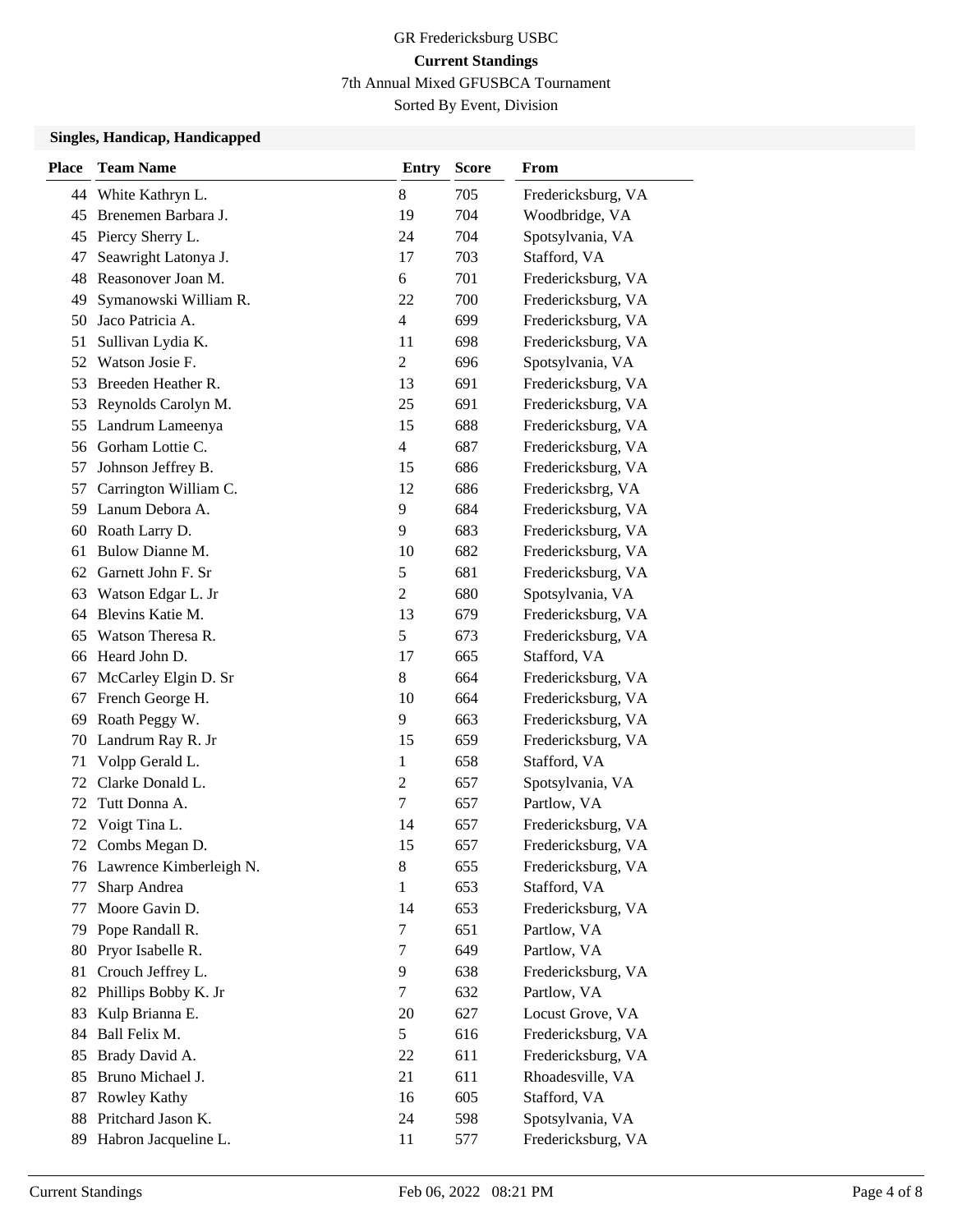7th Annual Mixed GFUSBCA Tournament

Sorted By Event, Division

## **Singles, Handicap, Handicapped**

|              | эшдісэ, папинар, папинаррси      |                |              |                    |
|--------------|----------------------------------|----------------|--------------|--------------------|
| <b>Place</b> | <b>Team Name</b>                 | <b>Entry</b>   | <b>Score</b> | From               |
|              | 90 Watson Kevin G.               | 6              | 576          | Fredericksburg, VA |
|              | <b>Singles, Scratch, Scratch</b> |                |              |                    |
| <b>Place</b> | <b>Team Name</b>                 | <b>Entry</b>   | <b>Score</b> | From               |
| 1            | Fillis John R. Sr                | $\overline{4}$ | 779          | Fredericksburg, VA |
| 2            | Brenemen Michael T.              | 19             | 698          | Woodbridge, VA     |
| 3            | Gonzales-Webb Ashlee C.          | 19             | 695          | Woodbridge, VA     |
| 4            | Blanton Jon D.                   | 1              | 684          | Stafford, VA       |
| 5            | Rowley Roger                     | 16             | 667          | Stafford, VA       |
| 6            | <b>Foster Ronald</b>             | 16             | 662          | Stafford, VA       |
| 6            | Pritchard Kenneth E.             | 24             | 662          | Spotsylvania, VA   |
| 8            | Volpp Wanda R.                   | $\mathbf{1}$   | 637          | Stafford, VA       |
| 9            | McCarley Elgin D. Sr             | 8              | 635          | Fredericksburg, VA |
| 10           | Kulp Ricky L.                    | 20             | 633          | Locust Grove, VA   |
| 11           | Foushee Charles S.               | 20             | 632          | Locust Grove, VA   |
| 12           | Gonzales Jesse J.                | 19             | 631          | Woodbridge, VA     |
| 13           | Pritchard Carrie A.              | 24             | 624          | Spotsylvania, VA   |
| 14           | Thompson Frank A.                | 8              | 613          | Fredericksburg, VA |
| 15           | Trunack Stanley J.               | 11             | 609          | Fredericksburg, VA |
| 16           | Brenemen Barbara J.              | 19             | 607          | Woodbridge, VA     |
| 17           | Volpp Gerald L.                  | $\mathbf{1}$   | 602          | Stafford, VA       |
| 18           | Symanowski William R.            | 22             | 595          | Fredericksburg, VA |
| 18           | Bellinger Thomas J.              | 23             | 595          | Fredericksburg, VA |
| 20           | Heard John D.                    | 17             | 582          | Stafford, VA       |
| 21           | Landrum Ray R. Jr                | 15             | 578          | Fredericksburg, VA |
| 22           | Lawrence Kimberleigh N.          | 8              | 572          | Fredericksburg, VA |
| 23           | Sullivan Lydia K.                | 11             | 569          | Fredericksburg, VA |
| 24           | Pritchard Jason K.               | 24             | 558          | Spotsylvania, VA   |
| 25           | White Kathryn L.                 | $8\,$          | 530          | Fredericksburg, VA |
| 26           | Sharp Andrea                     | 1              | 529          | Stafford, VA       |

### **All Events Hdcp, Handicap, Handicapped**

| <b>Team Name</b>           | Entry          | <b>Score</b> | From               |
|----------------------------|----------------|--------------|--------------------|
| Fillis John R. Sr          | $\overline{4}$ | 2,369        | Fredericksburg, VA |
| Blanton Jon D.<br>2        | 1              | 2,337        | Stafford, VA       |
| Nole Cedric D.<br>2        | 13             | 2,337        | Fredericksburg, VA |
| Ware Earl B.               | 12             | 2,329        | Fredericksbrg, VA  |
| <b>Foster Petra</b>        | 16             | 2,266        | Stafford, VA       |
| <b>Foster Ronald</b><br>6. | 16             | 2,243        | Stafford, VA       |
| Sullivan Lydia K.          | 11             | 2,201        | Fredericksburg, VA |
| Bellinger Thomas J.        | 23             | 2,196        | Fredericksburg, VA |
| Kulp Ricky L.              | 20             | 2,190        | Locust Grove, VA   |
| Bellinger Vivian J.        | 23             | 2,187        | Fredericksburg, VA |
| Dodson Kenneth L.          | 6              | 2,182        | Fredericksburg, VA |
| 12 Pritchard Kenneth E.    | 24             | 2,175        | Spotsylvania, VA   |
| 13 White Kathryn L.        | 8              | 2,174        | Fredericksburg, VA |
| Gunn Gena R.               | 25             | 2,172        | Fredericksburg, VA |
|                            |                |              |                    |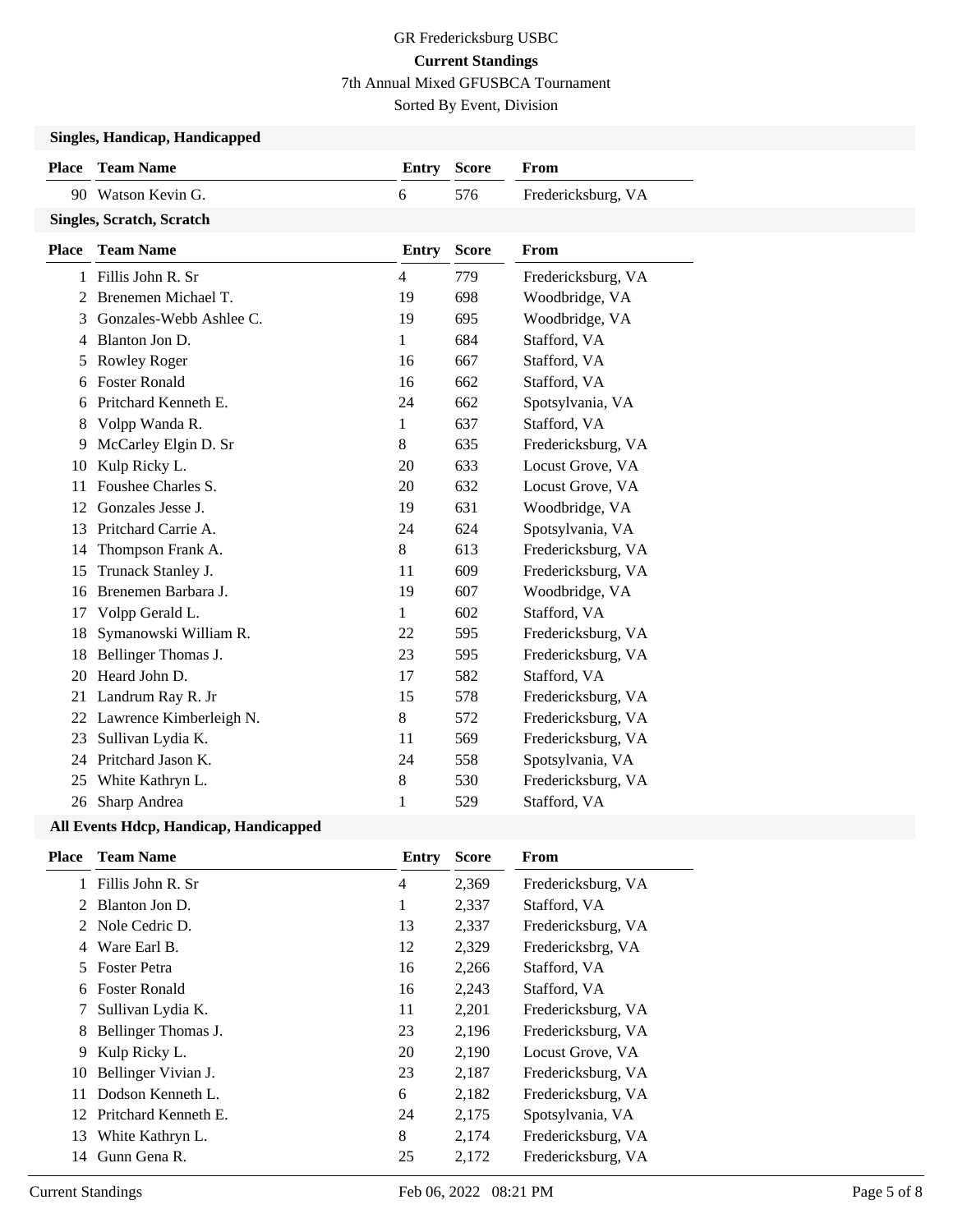7th Annual Mixed GFUSBCA Tournament

Sorted By Event, Division

#### **All Events Hdcp, Handicap, Handicapped**

| <b>Place</b> | <b>Team Name</b>        | <b>Entry</b>   | <b>Score</b> | From               |
|--------------|-------------------------|----------------|--------------|--------------------|
| 15           | Jaco Richard E.         | 4              | 2,160        | Fredericksburg, VA |
| 16           | Williamson Timothy S.   | 23             | 2,156        | Fredericksburg, VA |
| 17           | Sharp Andrea            | $\mathbf{1}$   | 2,155        | Stafford, VA       |
| 18           | Pritchard Carrie A.     | 24             | 2,154        | Spotsylvania, VA   |
| 19           | Trunack Stanley J.      | 11             | 2,150        | Fredericksburg, VA |
| 20           | Foushee Charles S.      | 20             | 2,148        | Locust Grove, VA   |
| 21           | Henderson Helen M.      | 23             | 2,145        | Fredericksburg, VA |
| 22           | Gonzales-Webb Ashlee C. | 19             | 2,138        | Woodbridge, VA     |
| 23           | Livingston La'Tonia M.  | 17             | 2,136        | Stafford, VA       |
|              | 24 Roath Larry D.       | 9              | 2,132        | Fredericksburg, VA |
| 24           | Clarke Donald L.        | 2              | 2,132        | Spotsylvania, VA   |
|              | 26 Heard John D.        | 17             | 2,127        | Stafford, VA       |
| 27           | Rowley Roger            | 16             | 2,124        | Stafford, VA       |
| 28           | Thompson Frank A.       | $8\,$          | 2,120        | Fredericksburg, VA |
| 29           | Tutt Donna A.           | 7              | 2,112        | Partlow, VA        |
| 30           | Martin George Jr        | 25             | 2,095        | Fredericksburg, VA |
| 31           | Newman Donna R.         | 2              | 2,090        | Spotsylvania, VA   |
| 32           | Symanowski William R.   | 22             | 2,089        | Fredericksburg, VA |
| 33           | Harge Angela M.         | 22             | 2,088        | Fredericksburg, VA |
| 34           | Jenkins Sherika N.      | 22             | 2,086        | Fredericksburg, VA |
|              | 34 Brenemen Barbara J.  | 19             | 2,086        | Woodbridge, VA     |
|              | 36 Landrum Ray R. Jr    | 15             | 2,077        | Fredericksburg, VA |
| 37           | McCarley Elgin D. Sr    | $8\,$          | 2,076        | Fredericksburg, VA |
| 38           | Carrington William C.   | 12             | 2,075        | Fredericksbrg, VA  |
| 39           | Carrington Adrienne F.  | 12             | 2,074        | Fredericksbrg, VA  |
| 39           | Brenemen Michael T.     | 19             | 2,074        | Woodbridge, VA     |
| 41           | French George H.        | 10             | 2,071        | Fredericksburg, VA |
|              | 42 Watson Edgar L. Jr   | $\overline{c}$ | 2,066        | Spotsylvania, VA   |
| 43           | Seawright Latonya J.    | 17             | 2,054        | Stafford, VA       |
| 44           | Lawrence Kimberleigh N. | 8              | 2,051        | Fredericksburg, VA |
|              | 45 Piercy Sherry L.     | 24             | 2,033        | Spotsylvania, VA   |
|              | 46 Watson Josie F.      | $\overline{c}$ | 2,025        | Spotsylvania, VA   |
|              | 47 Phillips Bobby K. Jr | 7              | 2,016        | Partlow, VA        |
| 48           | Garnett John F. Sr      | 5              | 2,007        | Fredericksburg, VA |
| 49           | Ware Tracey R.          | 12             | 2,005        | Fredericksbrg, VA  |
| 50           | Story Chris R. Jr.      | 13             | 2,002        | Fredericksburg, VA |
| 51           | Habron Jacqueline L.    | 11             | 2,001        | Fredericksburg, VA |
| 52           | Johnson Jeffrey B.      | 15             | 1,993        | Fredericksburg, VA |
| 53           | Brady David A.          | 22             | 1,977        | Fredericksburg, VA |
| 54           | Pryor Isabelle R.       | 7              | 1,972        | Partlow, VA        |
| 55           | Ball Felix M.           | 5              | 1,967        | Fredericksburg, VA |
| 56           | Pope Randall R.         | 7              | 1,952        | Partlow, VA        |
| 57           | Combs Megan D.          | 15             | 1,950        | Fredericksburg, VA |
| 58           | Crouch Jeffrey L.       | 9              | 1,939        | Fredericksburg, VA |
| 59           | Pritchard Jason K.      | 24             | 1,837        | Spotsylvania, VA   |
|              | 60 Rowley Kathy         | 16             | 1,763        | Stafford, VA       |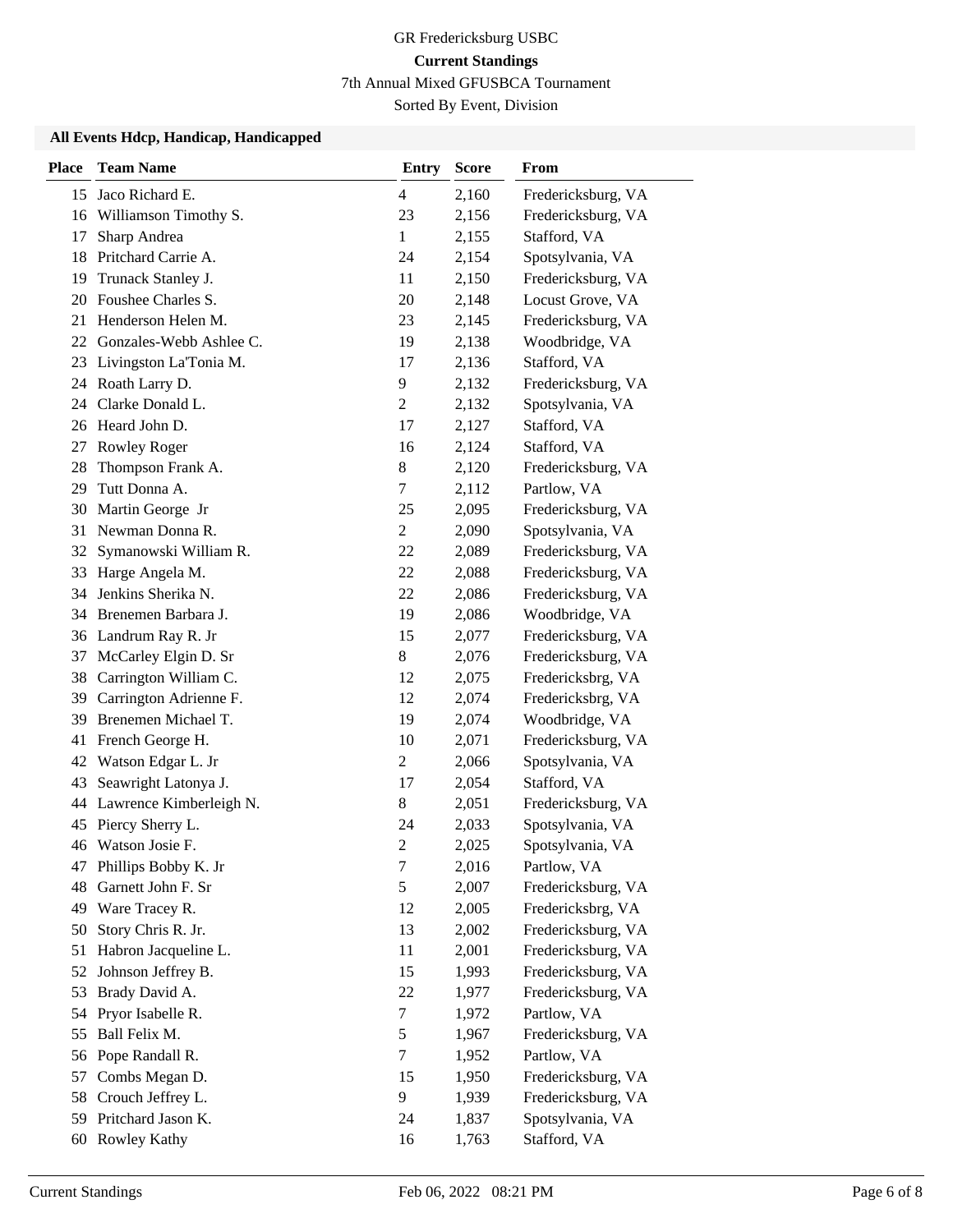## GR Fredericksburg USBC **Current Standings** 7th Annual Mixed GFUSBCA Tournament

Sorted By Event, Division

#### **All Events Hdcp, Handicap, Handicapped**

| <b>Place</b> Team Name | Entry Score | <b>From</b>              |
|------------------------|-------------|--------------------------|
| 61 Frey Robert B. III  |             | 1,328 Fredericksburg, VA |
| 62 Bruno Michael J.    | 21          | 1,284 Rhoadesville, VA   |

### **All Events Hdcp, Scratch, Scratch**

| Place | <b>Team Name</b>        | Entry | <b>Score</b> | From               |
|-------|-------------------------|-------|--------------|--------------------|
| 1     | Fillis John R. Sr       | 4     | 2,177        | Fredericksburg, VA |
| 2     | Blanton Jon D.          | 1     | 2,046        | Stafford, VA       |
| 3     | Volpp Gerald L.         | 1     | 1,995        | Stafford, VA       |
| 4     | Gonzales-Webb Ashlee C. | 19    | 1,994        | Woodbridge, VA     |
| 5     | McCarley Elgin D. Sr    | 8     | 1,989        | Fredericksburg, VA |
| 6     | Brenemen Michael T.     | 19    | 1,945        | Woodbridge, VA     |
|       | Kulp Ricky L.           | 20    | 1,908        | Locust Grove, VA   |
|       | <b>Rowley Roger</b>     | 16    | 1,908        | Stafford, VA       |
| 9     | <b>Foster Ronald</b>    | 16    | 1,889        | Stafford, VA       |
| 10    | Foushee Charles S.      | 20    | 1,875        | Locust Grove, VA   |
| 11    | Trunack Stanley J.      | 11    | 1,844        | Fredericksburg, VA |
| 12    | Gonzales Jesse J.       | 19    | 1,841        | Woodbridge, VA     |
| 13    | Sullivan Lydia K.       | 11    | 1,814        | Fredericksburg, VA |
| 14    | Brenemen Barbara J.     | 19    | 1,795        | Woodbridge, VA     |
| 15    | Sharp Andrea            | 1     | 1,783        | Stafford, VA       |
| 16    | Symanowski William R.   | 22    | 1,774        | Fredericksburg, VA |
| 17    | Thompson Frank A.       | 8     | 1,772        | Fredericksburg, VA |
| 18    | Volpp Wanda R.          | 1     | 1,739        | Stafford, VA       |
| 19    | Livingston La'Tonia M.  | 17    | 1,731        | Stafford, VA       |
| 20    | Bellinger Thomas J.     | 23    | 1,728        | Fredericksburg, VA |
| 21    | Combs Megan D.          | 15    | 1,377        | Fredericksburg, VA |
|       |                         |       |              |                    |

#### **All Events Hdcp, Women, Handicapped**

| <b>Place</b> | <b>Team Name</b>        | Entry | <b>Score</b> | From               |
|--------------|-------------------------|-------|--------------|--------------------|
| 1            | <b>Foster Petra</b>     | 16    | 2,266        | Stafford, VA       |
| 2            | Sullivan Lydia K.       | 11    | 2,201        | Fredericksburg, VA |
| 3            | Dupree Sharon A.        | 5     | 2,187        | Fredericksburg, VA |
| 3            | Bellinger Vivian J.     | 23    | 2,187        | Fredericksburg, VA |
| 5            | Kulp Beth G.            | 20    | 2,184        | Locust Grove, VA   |
| 6            | Breeden Heather R.      | 13    | 2,179        | Fredericksburg, VA |
|              | Bulow Dianne M.         | 10    | 2,175        | Fredericksburg, VA |
| 8            | White Kathryn L.        | 8     | 2,174        | Fredericksburg, VA |
| 9            | Sharp Andrea            | 1     | 2,155        | Stafford, VA       |
| 10           | Watson Theresa R.       | 5     | 2,154        | Fredericksburg, VA |
| 10           | Pritchard Carrie A.     | 24    | 2,154        | Spotsylvania, VA   |
| 12           | Henderson Helen M.      | 23    | 2,145        | Fredericksburg, VA |
| 13           | Gonzales-Webb Ashlee C. | 19    | 2,138        | Woodbridge, VA     |
|              | 14 Lyall Mary E.        | 6     | 2,137        | Fredericksburg, VA |
| 15           | Livingston La'Tonia M.  | 17    | 2,136        | Stafford, VA       |
| 16           | Landrum Lameenya        | 15    | 2,113        | Fredericksburg, VA |
| 17           | Tutt Donna A.           | 7     | 2,112        | Partlow, VA        |
| 18           | Reasonover Joan M.      | 6     | 2,103        | Fredericksburg, VA |